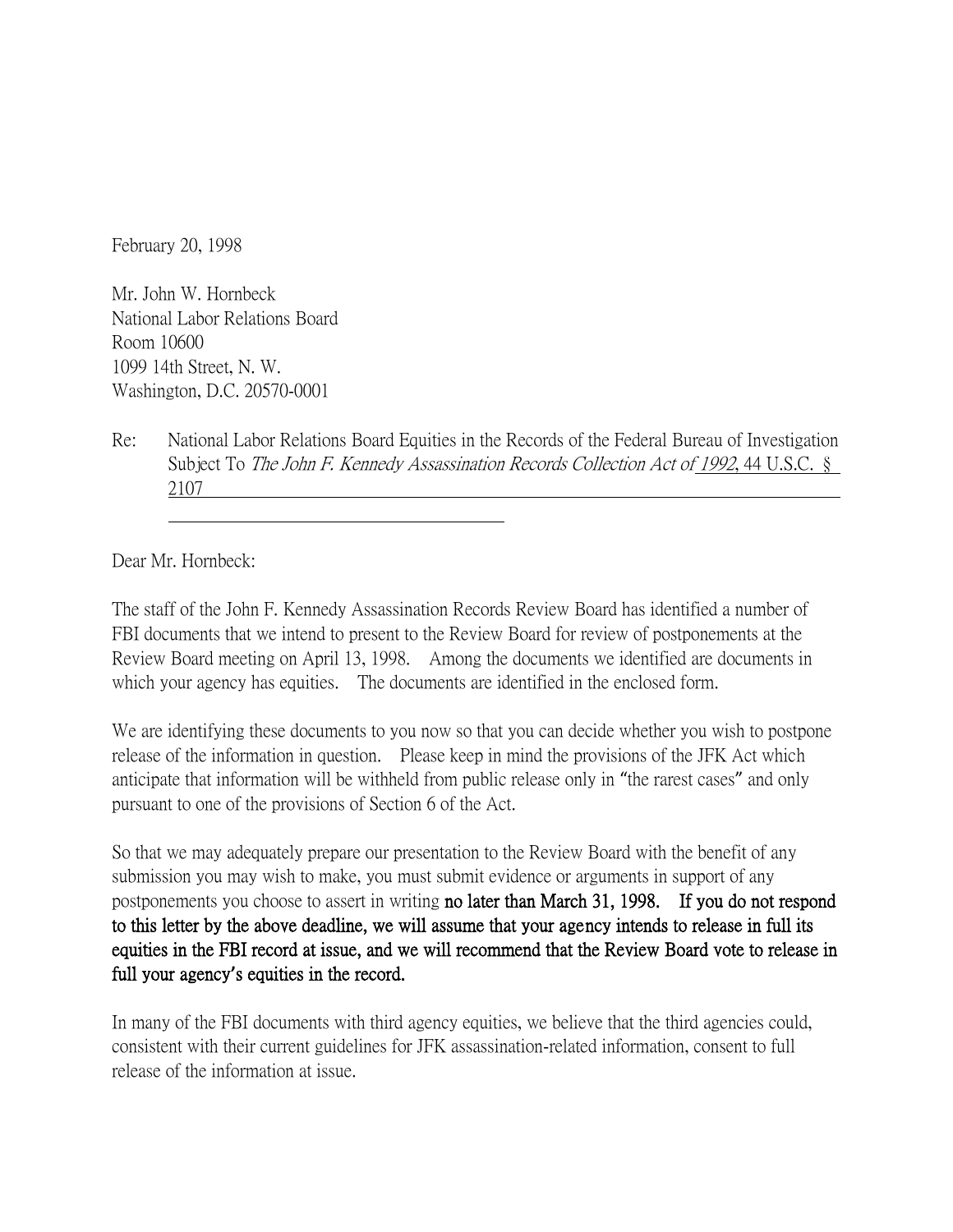Mr. John W. Hornbeck February 20, 1998 Page 2

If you have any questions regarding the documents identified on the enclosed forms, please call Carol Keeley or Debbie Beatty of the JFK Task Force at the FBI at (202) 324-0571 or Laura Denk or Kevin Tiernan of the Review Board staff at (202) 724-0088. Thank you, in advance, for your cooperation.

Sincerely,

T. Jeremy Gunn Executive Director